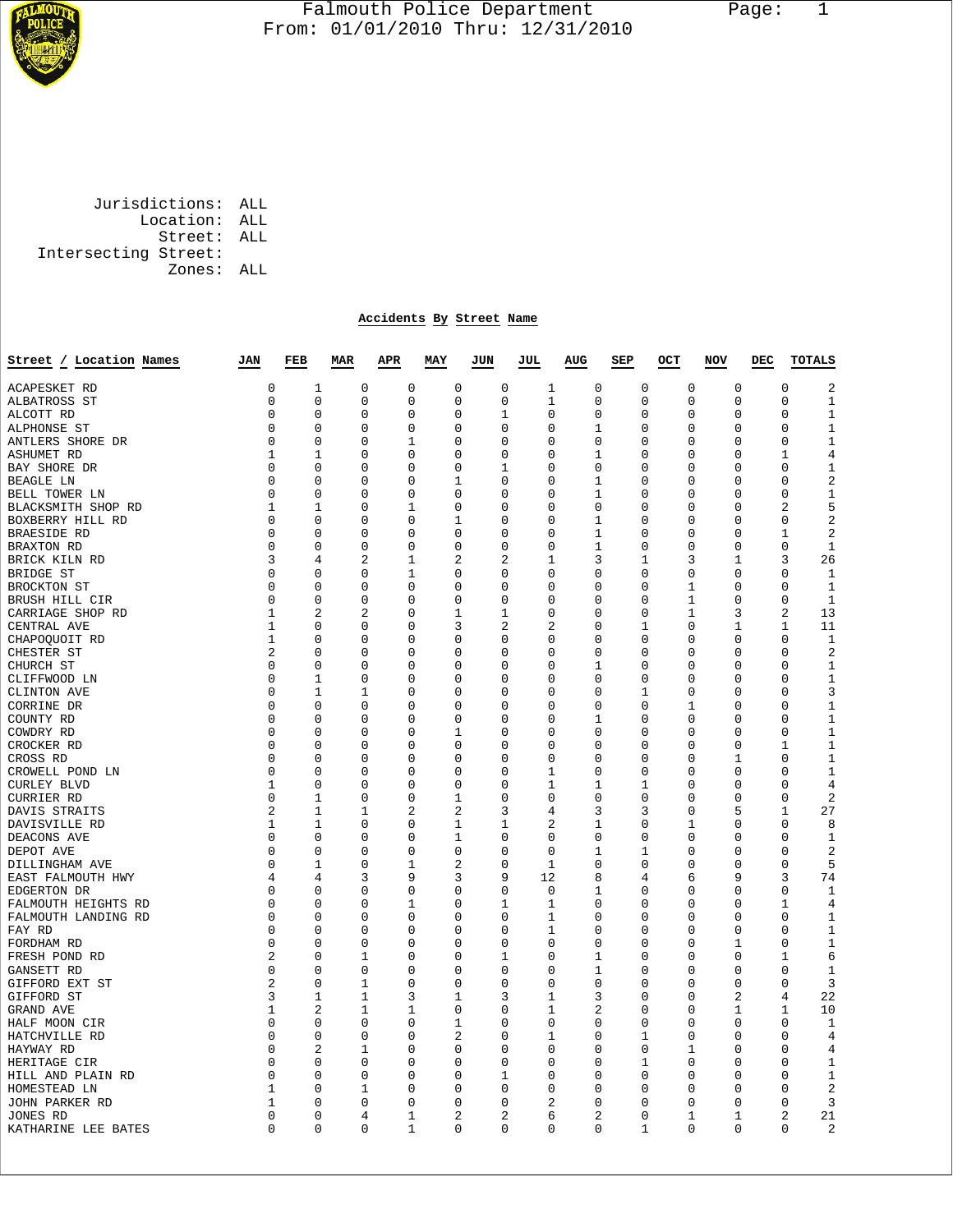## Falmouth Police Department Page: 2 From: 01/01/2010 Thru: 12/31/2010

| KATHY ANN LN                      | 0           | 0           | 0      | 1                | 0           | 0            | 0      | 0           | 0      | 0      | 0           | 0                | 1                            |
|-----------------------------------|-------------|-------------|--------|------------------|-------------|--------------|--------|-------------|--------|--------|-------------|------------------|------------------------------|
| KING ST                           | 0           | 0           | 0      | $\mathbf 0$      | 0           | 0            | 1      | 0           | 0      | 0      | 0           | $\mathbf 0$      | 1                            |
| LAKEVIEW AVE                      | 0           | 0           | 0      | $\mathbf 0$      | $\mathbf 0$ | 0            | 0      | 0           | 0      | 0      | 0           | $\mathbf 1$      | $\mathbf 1$                  |
| LOCUST ST                         | 0           | 0           | 0      | 0                | 1           | 0            | 1      | 1           | 1      | 1      | 1           | 0                | 6                            |
| LOCUSTFIELD RD                    | 0           | 0           | 1      | 1                | 0           | 0            | 0      | 0           | 0      | 0      | 1           | 0                | 3                            |
| LORRAINE RD                       | 0           | 0           | 0      | 0                | 0           | $\mathbf 0$  | 0      | 1           | 0      | 0      | 0           | 0                | 1                            |
| LUSCOMBE AVE                      | 0           | 0           | 0      | 0                | 0           | 0            | 1      | 1           | 1      | 0      | 0           | 0                | 3                            |
| MAIN ST                           | 2           | 4           | 6      | 3                | 8           | 11           | 8      | 6           | 4      | 8      | 1           | 7                | 68                           |
| MARAVISTA AVE                     | 2           | 0           | 0      | 0                | 1           | 1            | 1      | 0           | 0      | 1      | 1           | $\mathbf 0$      | 7                            |
| MARAVISTA AVE EXT                 | 2           | 0           | 0      | 0                | 0           | 0            | 0      | 0           | 0      | 2      | 0           | 0                | 4                            |
| MARTIN RD                         | 0           | 1           | 0      | 0                | 0           | 0            | 0      | 0           | 0      | 0      | 0           | 0                | 1                            |
| MAST RD                           | 0           | 0           | 0      | 0                | 0           | 0            | 0      | 0           | 0      | 0      | 1           | 0                | $\mathbf 1$                  |
| MBL ST                            | 0           | 0           | 1      | 0                | 0           | 0            | 0      | 0           | 0      | 0      | 0           | 0                | 1                            |
| MEETING HOUSE RD                  | 0           | 0           | 0      | 0                | 0           | 0            | 0      | 0           | 0      | 0      | 2           | 0                | 2                            |
| MENAUHANT RD                      | 1           | 0           | 0      | 0                | 0           | $\mathbf{1}$ | 1      | 4           | 0      | 1      | 0           | 0                | 8                            |
| METOXIT RD                        | 0           | 0           | 0      | 0                | 1           | 0            | 0      | 0           | 0      | 1      | 0           | 1                | 3                            |
| MILL RD                           | 0           | 0           | 0      | 1                | 0           | 0            | 0      | 0           | 0      | 0      | 0           | 0                | 1                            |
| MINOT ST                          | 0           | 1           | 0      | 0                | 0           | 0            | 0      | 0           | 0      | 0      | 0           | 0                | $\mathbf 1$                  |
| MOONAKIS RD                       | 0           | 0           | 0      | 0                | 0           | 1            | 0      | 0           | 0      | 0      | 0           | 0                | 1                            |
| NASHAWENA ST                      | 0           | 0           | 0      | 0                | 0           | $\mathbf 0$  | 0      | 0           | 1      | 0      | 0           | $\mathbf 0$      | $\mathbf 1$                  |
| NOBSKA RD                         | 1           | 0           | 0      | 0                | 0           | 0            | 1      | 0           | 0      | 0      | 0           | $\mathbf 0$      | 2                            |
| NORRIS PATH                       | 0           | 0           | 0      | 0                | 0           | 1            | 0      | 0           | 0      | 0      | 0           | 0                | 1                            |
| NORTH FALMOUTH HWY                | 1           | 1           | 1      | 0                | 0           | 3            | 5      | 1           | 1      | 0      | 1           | 1                | 15                           |
| NORTH MAIN ST                     | 0           | 0           | 0      | 0                | 0           | 0            | 1      | 0           | 0      | 0      | 0           | $\mathbf{1}$     | 2                            |
| NORTH OCKWAY RD                   | 0           | 0           | 0      | 0                | 0           | 0            | 0      | 0           | 0      | 1      | 0           | 0                | 1                            |
| NURSERY RD                        | 0           | 0           | 0      | 0                | 1           | 0            | 0      | 1           | 0      | 0      | 1           | $\mathbf 0$      | 3                            |
| OCEAN AVE                         | 0           | 0           | 0      | 0                | $\mathbf 0$ | 0            | 1      | 0           | 0      | 0      | $\mathbf 0$ | 0                | 1                            |
| OLD BARNSTABLE RD                 | 2           | 2           | 2      | 1                | 2           | 0            | 1      | 3           | 2      | 0      | 2           | 3                | 20                           |
| OLD CAMPUS DR                     | 0           | 0           | 0      | 0                | 0           | 1            | 0      | 0           | 0      | 0      | 0           | 0                | 1                            |
| OLD DOCK RD                       | 0           | 0           | 0      | 0                | 0           | 0            | 1      | 0           | 0      | 0      | 0           | 0                | 1                            |
| OLD MAIN RD                       | 1<br>0      | 0           | 0      | 0                | 0<br>0      | 0<br>0       | 1<br>0 | 1           | 0      | 0      | 0<br>0      | 0                | 3                            |
| OLD MEETING HOUSE RD<br>OX BOW RD | 1           | 1<br>0      | 1<br>0 | 0<br>0           | 0           | 0            | 1      | 1<br>0      | 1<br>0 | 0<br>1 | 0           | 1<br>$\mathbf 0$ | 5<br>3                       |
| OYSTER POND RD                    | 0           | 0           | 0      | 0                | 0           | 0            | 0      | 1           | 0      | 0      | 0           | 0                | 1                            |
| PALMER AVE                        | 2           | 1           | 1      | 0                | 3           | 3            | 2      | 4           | 1      | 4      | 4           | 1                | 26                           |
| PARSONS LN                        | 0           | 0           | 0      | 0                | 0           | 0            | 0      | 1           | 0      | 0      | 0           | 0                | 1                            |
| PENZANCE RD                       | 0           | 0           | 0      | 0                | 0           | 0            | 1      | 0           | 0      | 0      | 0           | 0                | 1                            |
| PINE ST                           | 0           | 0           | 0      | 0                | 0           | 0            | 0      | 0           | 0      | 0      | 0           | 1                | 1                            |
| PINECREST BEACH DR                | 0           | 1           | 0      | 0                | 0           | 0            | 0      | 0           | 1      | 0      | 0           | $\mathbf 0$      | 2                            |
| PLUM HOLLOW RD                    | 0           | 0           | 0      | 0                | 0           | 1            | 0      | 0           | 0      | 0      | 0           | 0                | 1                            |
| QUAKER RD                         | 0           | 0           | 0      | 0                | 0           | 0            | 1      | 2           | 0      | 1      | 0           | 0                | 4                            |
| QUEEN ST                          | 0           | 0           | 0      | 0                | 0           | 0            | 0      | 1           | 0      | 0      | 1           | 0                | 2                            |
| QUISSETT AVE                      | 0           | 0           | 0      | 0                | 1           | 0            | 1      | 0           | 0      | 0      | 0           | 0                | 2                            |
| RACING BEACH AVE                  | 0           | 0           | 0      | 0                | 0           | $\mathbf 0$  | 0      | 1           | 0      | 0      | 0           | 0                | 1                            |
| RED BROOK RD                      | 2           | 2           | 0      | $\mathbf 0$      | 0           | 0            | 0      | 0           | 0      | 0      | 0           | $\mathbf 1$      | 5                            |
| ROBBINS RD                        | 0           | 0           | 0      | 2                | 0           | 0            | 0      | 0           | 0      | 0      | 0           | 0                | 2                            |
| RT 151                            | 6           | 0           | 8      | 5                | 4           | 2            | 13     | 2           | 1      | 3      | 3           | 3                | 50                           |
| RT 28 NORTH                       | 0           | 0           | 0      | $\mathbf 1$      | 0           | 0            | 0      | 1           | 0      | 0      | 1           | 1                | 4                            |
| RT 28 SOUTH                       | 0           | 2           | 1      | 0                | 1           | 4            | 3      | 2           | 1      | 0      | 1           | 2                | 17                           |
| RUSSELL RD                        | $\Omega$    | 0           | 0      | 0                | 0           | 0            | 1      | 0           | 0      | 0      | 0           | 0                | 1                            |
| SAINT MARKS RD                    | 0           | 0           | 0      | 0                | 0           | 0            | 0      | 0           | 0      | 1      | 0           | 0                | 1                            |
| SAM TURNER RD                     | 2           | 0           | 0      | 0                | 0           | 0            | 0      | 2           | 0      | 1      | 0           | 0                | 5                            |
| SAND POINTE SHORES DR             | 0           | 0           | 0      | 0                | 0           | 1            | 0      | $\mathbf 0$ | 0      | 1      | 0           | 0                | 2                            |
| SANDCASTLE DR                     | 1           | 0           | 0      | $\mathbf 0$      | 0           | $\mathsf 0$  | 0      | 0           | 0      | 0      | 0           | $\mathsf 0$      | $\mathbf{1}$                 |
| SANDWICH RD                       | 3           | 6           | 3      | 5                | 3           | 1            | 6      | 4           | 1      | 5      | 0           | 4                | 41                           |
| <b>SCRANTON AVE</b>               | $\mathbf 1$ | $\mathbf 0$ | 0      | 0                | 1           | 1            | 1      | 1           | 1      | 0      | 0           | $\mathbf 0$      | 6                            |
| SEACOAST SHORES BLVD              | 0           | $\mathbf 0$ | 0      | $\mathbf 0$      | $\mathbf 0$ | $\mathbf{1}$ | 0      | 0           | 1      | 0      | 0           | $\mathbf{1}$     | 3                            |
| SEAPIT RD                         | 0           | 0           | 0      | 0                | 0           | 0            | 1      | 1           | 0      | 0      | 0           | 0                | $\boldsymbol{2}$             |
| SEAVIEW DR                        | 0           | 0           | 0      | 0                | 0           | 0            | 0      | 1           | 0      | 0      | 0           | $\mathbf 0$      | $\mathbf{1}$                 |
| SHORE ST                          | 0           | 0           | 1      | $\mathsf 0$      | 0           | 3            | 0      | 1           | 0      | 0      | 0           | $\mathbf 0$      | 5                            |
| SHOREWOOD DR                      | 0           | 0           | 0      | 1                | 0           | 0            | 0      | 0           | 0      | 0      | 0           | 0                | $\mathbf{1}$                 |
| SILVER BEACH AVE                  | 0           | 0           | 0      | 0                | 0           | 0            | 1      | 0           | 0      | 0      | 0           | $\mathbf 0$      | $\mathbf 1$                  |
| SIPPEWISSETT RD                   | 0           | 1           | 0      | $\mathbf{1}$     | $\mathbf 0$ | 0            | 1      | 1           | 0      | 1      | 0           | $\mathbf 0$      | 5                            |
| SPECTACLE POND DR                 | 0           | 0           | 0      | 0                | 1           | 0            | 0      | 0           | 0      | 1      | 0           | 0                | 2                            |
| SPRING BARS RD                    | 0           | 0           | 1      | 1                | 1           | 0            | 0      | 1           | 0      | 0      | 0           | 1                | 5                            |
| STRIPER LN                        | 0           | 0           | 0      | 0                | 0           | 0            | 0      | 0           | 0      | 1      | 0           | 0                | 1                            |
| SURF DR                           | 0           | 0           | 0      | 0                | 0           | 0            | 3      | 0           | 0      | 0      | 0           | 0                | 3                            |
| TANGLEWOOD DR                     | $\mathbf 1$ | 0           | 0      | 0                | 0           | 0            | 0      | 0           | 0      | 0      | 0           | $\mathbf 0$      | 1                            |
| TEATICKET HWY                     | 7           | 10          | 5      | 9                | 6           | 10           | 13     | 11          | 5      | 8      | 3           | 12               | 99                           |
| TER HEUN DR                       | 0<br>1      | 0<br>0      | 0      | 0                | 1           | 1            | 0      | 2           | 0      | 1      | 0           | 1                | 6                            |
| THOMAS B LANDERS RD               | 0           | 0           | 2<br>0 | 1<br>$\mathbf 0$ | 0<br>0      | 0<br>0       | 1      | 0<br>0      | 2      | 0      | 1<br>0      | 3<br>0           | 11                           |
| TOWN HALL SQ<br>TRADESMAN CIR     | 0           | 0           | 0      | 0                | 0           | 0            | 0<br>1 | 0           | 0<br>0 | 1<br>0 | 0           | 0                | $\mathbf{1}$<br>$\mathbf{1}$ |
|                                   |             |             |        |                  |             |              |        |             |        |        |             |                  |                              |